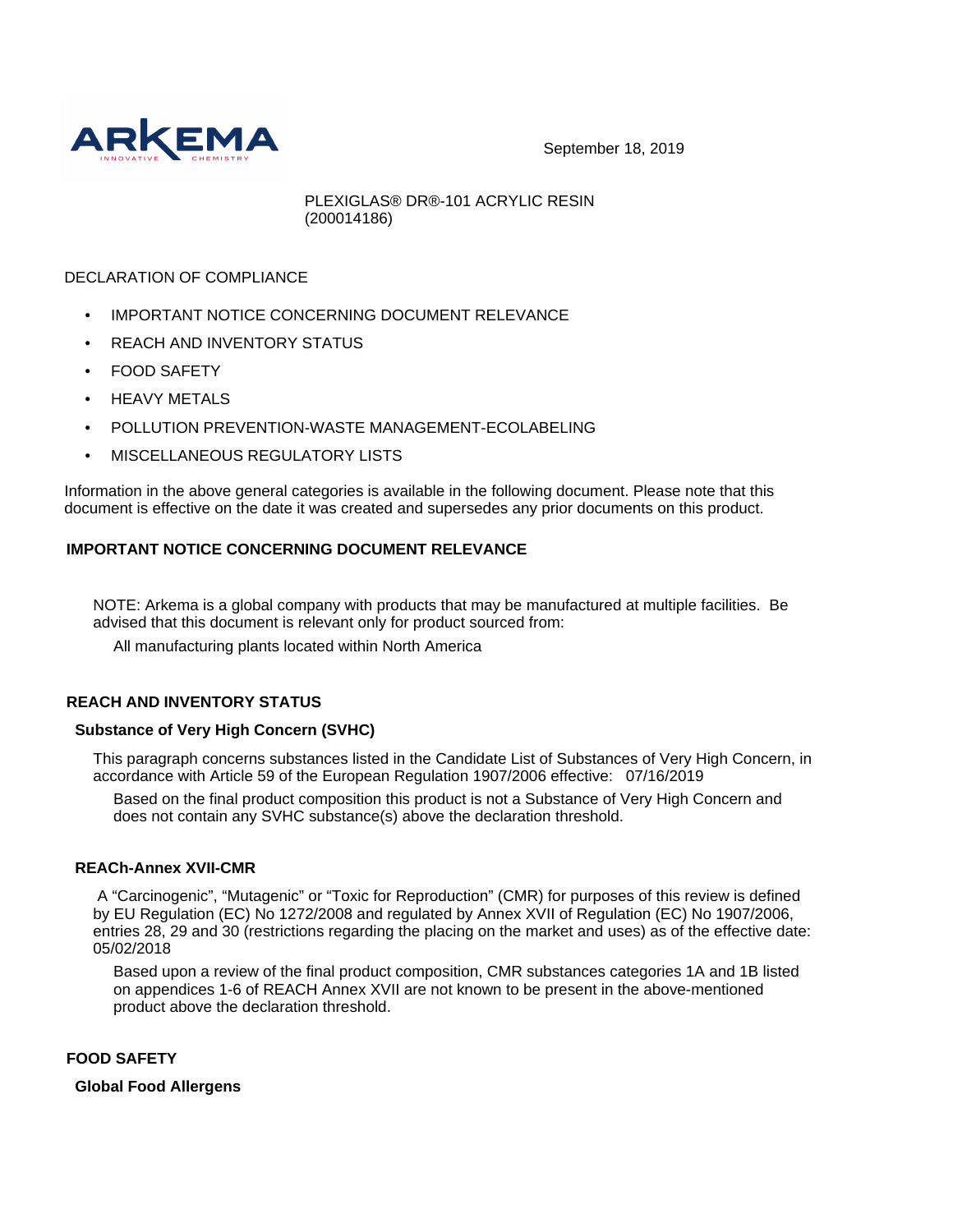Allergens associated with eight major food groups including milk, eggs, fish, Crustacean shellfish, tree nuts, peanuts, wheat, and soybeans account for over 90% of the global food allergy concerns. Other potential allergens have also been identified in certain regions or populations. The commonly understood 'global' food allergens list provided herein is based upon the food allergenic substance listings in regulations in the U.S., Canada, EU Regulation No 1169/2011, Asia, and Codex Alimentarius.

This product is not intended for direct consumption as a food. Based on a review of the product composition, none of the substances are defined as or derived from:

| Bee and bee products                                                                                                              | Not Present |
|-----------------------------------------------------------------------------------------------------------------------------------|-------------|
| Certain Foods and their derivatives: Celery, Tomato,<br>Yam, Apple, Orange, Peach, Kiwi, Banana, Mushroom,<br>Chicken, Beef, Pork | Not Present |
| Coconut and coconut derivatives                                                                                                   | Not Present |
| Crustacean shellfish, mollusks, fish and fish products.                                                                           | Not Present |
| Egg and egg products                                                                                                              | Not Present |
| Gelatin                                                                                                                           | Not Present |
| Milk and Milk Products                                                                                                            | Not Present |
| Mustard, Lupine, sesame and their derivatives                                                                                     | Not Present |
| <b>Other Gluten Containing Cereals</b>                                                                                            | Not Present |
| Peanut and unrefined peanut derivatives                                                                                           | Not Present |
| Soy and unrefined soy derivatives                                                                                                 | Not Present |
| Soy derived highly refined substances                                                                                             | Not Present |
| Sulfites > 10 ppm and Sulfur Dioxide                                                                                              | Not Present |
| Tree nuts and unrefined tree nut derivatives                                                                                      | Not Present |
| Wheat, Wheat Varieties, and their Derivatives                                                                                     | Not Present |

## **Genetically Modified Organisms (GMO)**

A Genetically Modified Organism (GMO), for purposes of this review, is considered to be an organism that contains recombinant DNA elements. The genome of these organisms has been altered by insertion of foreign DNA sequences by means of genetic engineering. They are referred to as transgenic or bioengineered organisms. Determination of the presence of GMOs in our products is limited to chemical substances which may have been derived from genetically modified agricultural plants.

Based on a review of the final product composition, none of the substances in this product are expected to be sourced or derived from GMOs.

#### **HEAVY METALS**

#### **CONEG Model Toxics in Packaging**

Model Toxics in Packaging Legislation (also referred to as CONEG) concerns restrictions on the use of certain hazardous substances in packaging or packaging components (including printing inks used in packaging), and restricts the sum of the incidental concentration levels of lead, mercury, cadmium and hexavalent chromium present in the product to a level equal to or less than 100 parts per million by weight

Based on a review of the final product composition, this product is not known to contain CONEG substances at or above the 100 ppm reporting threshold.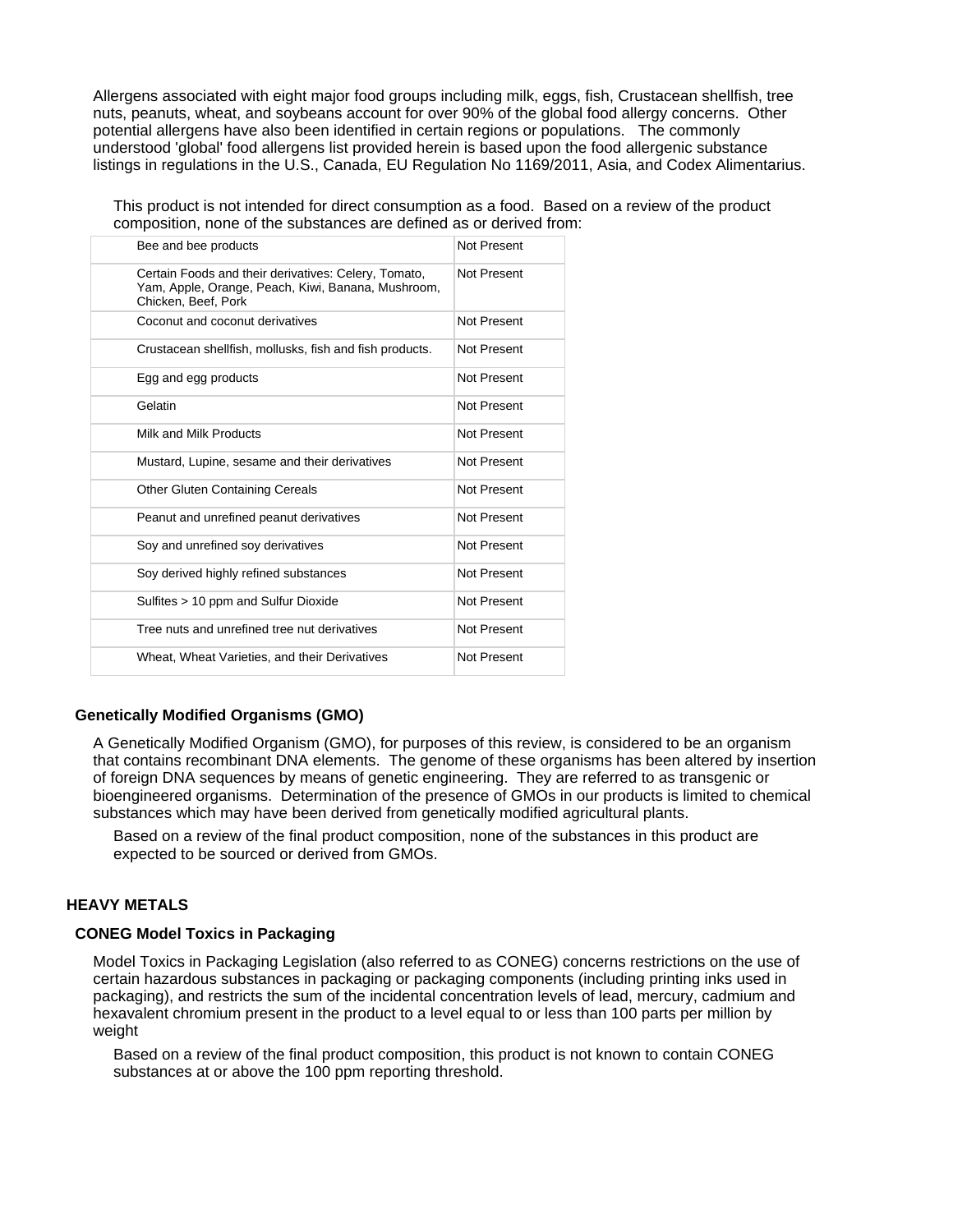## **POLLUTION PREVENTION-WASTE MANAGEMENT-ECOLABELING**

#### **Restriction of Hazardous Substances (RoHS) - EU**

Restrictions on the use of certain hazardous substances in electric and electronic equipment as defined in Directive 2011/65/EU and amendments in force (including Directive (EU) 2015/863) Effective date: 07/22/2019

The RoHS substances (and their reporting thresholds) are: Lead (0.1%), Mercury (0.1%), Cadmium (0.01%), Hexavalent chromium (0.1%), Polybrominated biphenyls (PBB) (0.1%), Polybrominated diphenyl ethers (PBDE) (0.1%), Bis(2-ethylhexyl) phthalate (DEHP) (0.1%), Butyl benzyl phthalate (BBP) (0.1%), Dibutyl phthalate (DBP) (0.1%), Diisobutyl phthalate (DIBP) (0.1%). Based on a review of the final product composition, there are no RoHS substances known to be present above the reporting threshold.

#### **Restricted Substances in Electronic Information Products- China RoHS**

As defined by the 2006 Chinese Ministry released Administrative Measures on the Control of Pollution Caused by Electronic Information Products (EIP) # 39.

Based on a review of the final product composition, there are no listed substances known to be present above the reporting threshold.

#### **MISCELLANEOUS REGULATORY LISTS**

#### **BSE/TSE and Animal Derived**

Bovine Spongiform or Transmissible Spongiform Encephalopathy BSE/TSE transmission risk is associated with substances derived from certain animal tissues sourced from at risk regions as determined by The World Organisation for Animal Health (OIE). Disease transmission risk may be eliminated based on the substance position in the manufacturing chain. Chemical substances that are determined to meet the definition of highly refined or transformed have an insignificant risk of BSE/TSE infectivity.

Based on a review of the product composition, this product is not known or expected to contain substances which are animal derived or associated with BSE/TSE infectivity.

Please note that we do not routinely analyze for additional substances that are not listed in the SDS. Unless otherwise indicated, the information provided herein is based upon information from raw material suppliers, product composition and knowledge of our manufacturing process. If a questionnaire was submitted we note that, as global regulatory requirements expand, we are receiving increasing numbers of requests from customers regarding the regulatory status of our products. Given this, it is no longer possible for us to individually complete each company's specific form. To respond to each customer in a timely and efficient manner, our company has developed a system to store and report the requested information. Use of this standardized system will allow us to properly track requests and responses and notify your company of changes when appropriate.